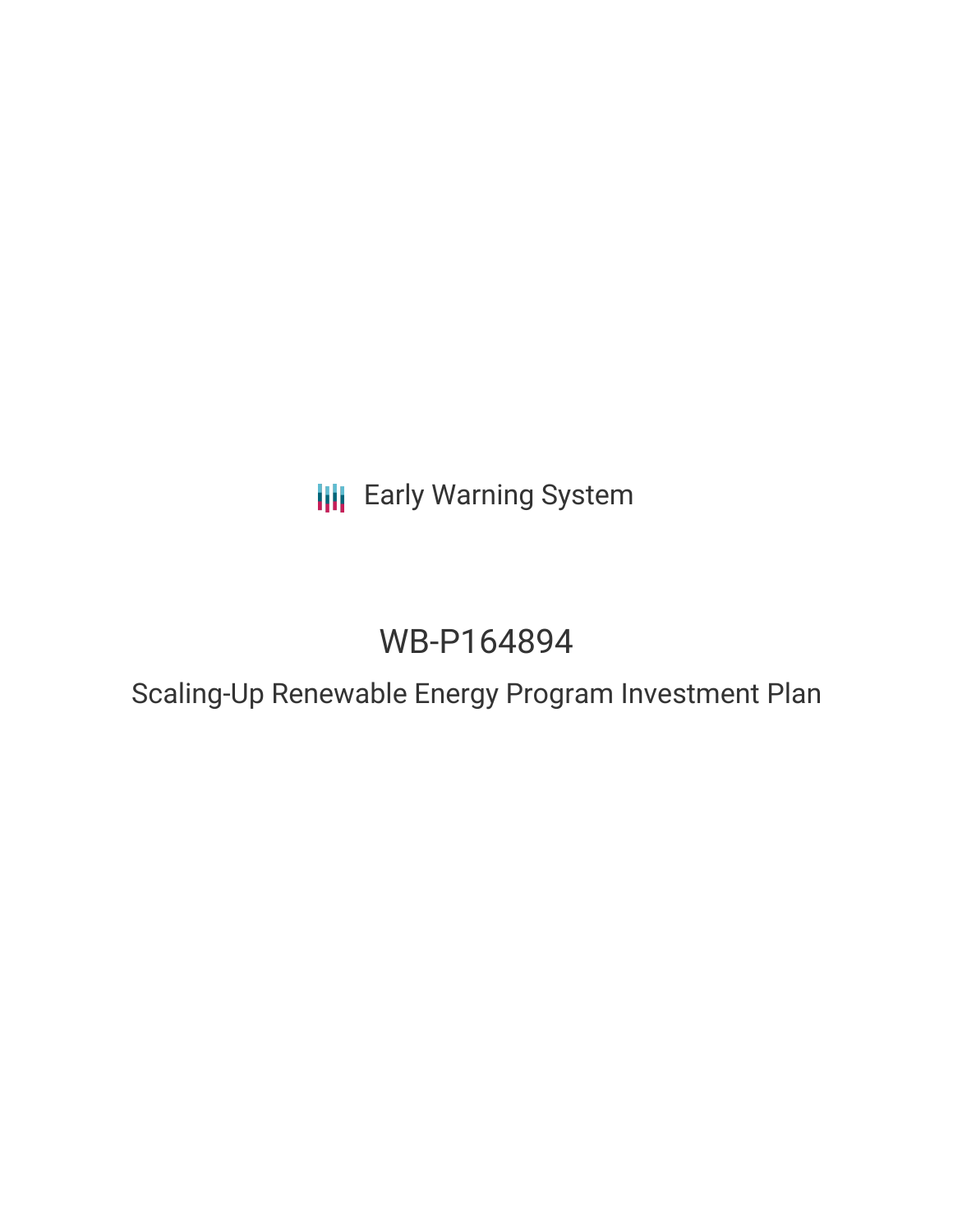

### **Quick Facts**

| <b>Countries</b>              | Kiribati                                                                             |
|-------------------------------|--------------------------------------------------------------------------------------|
| <b>Financial Institutions</b> | World Bank (WB)                                                                      |
| <b>Status</b>                 | Approved                                                                             |
| <b>Bank Risk Rating</b>       | B                                                                                    |
| <b>Voting Date</b>            | 2017-09-26                                                                           |
| <b>Borrower</b>               | Ministry of Public Works and Utilities, Ministry of Finance and Economic Development |
| <b>Sectors</b>                | Climate and Environment, Energy                                                      |
| <b>Investment Type(s)</b>     | Grant                                                                                |
| <b>Grant Amount (USD)</b>     | \$ 0.30 million                                                                      |
| <b>Project Cost (USD)</b>     | $$0.30$ million                                                                      |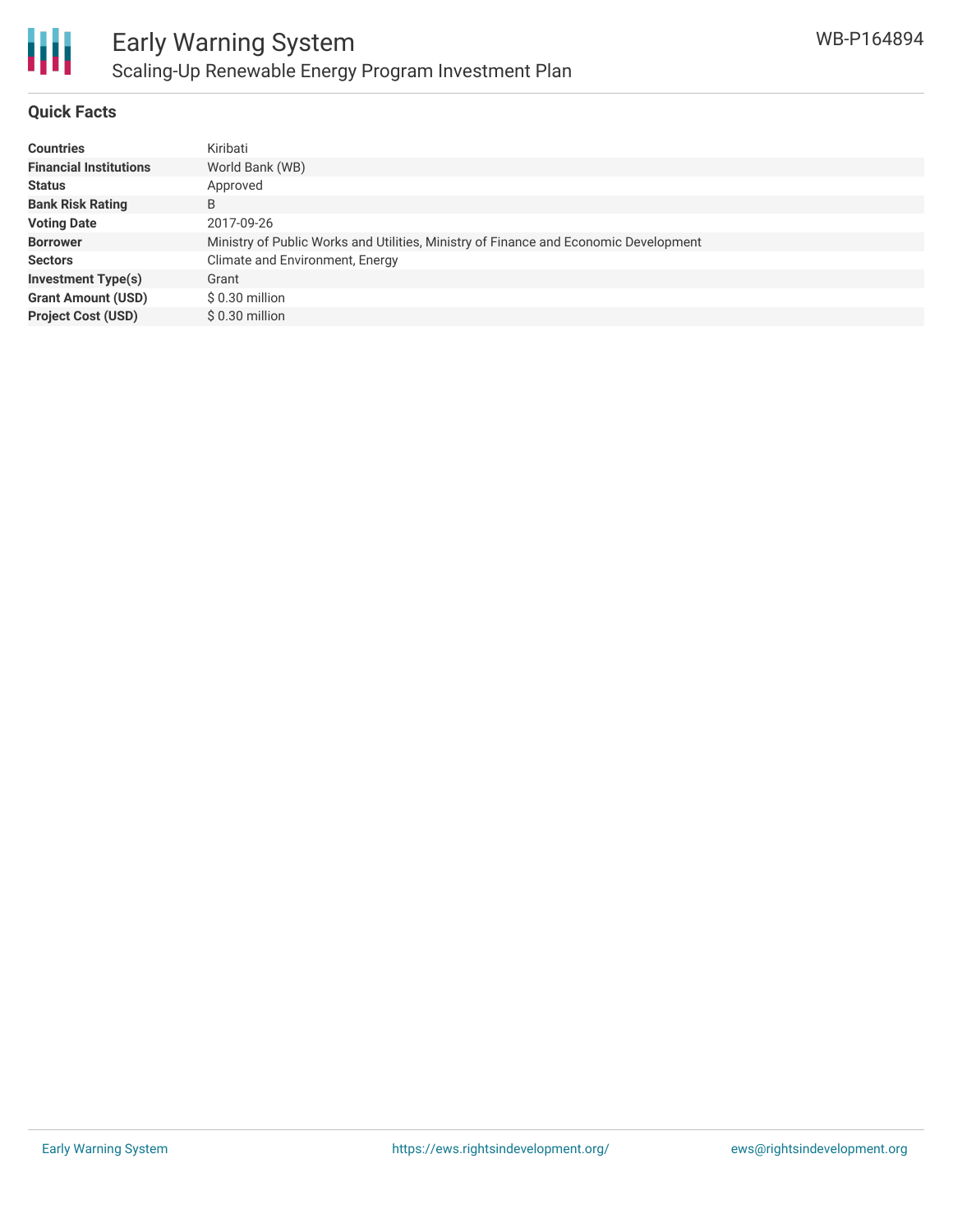

#### **Project Description**

The development objective is to support the Government of Kiribati to prepare an Investment Plan for consideration by the Scaling Renewable Energy Program (SREP) for endorsement. It is expected the Investment Plan will identify the renewable energy technologies and projects that will contribute positively to the sustainable economic development of Kiribati and supporting goals under the RPF.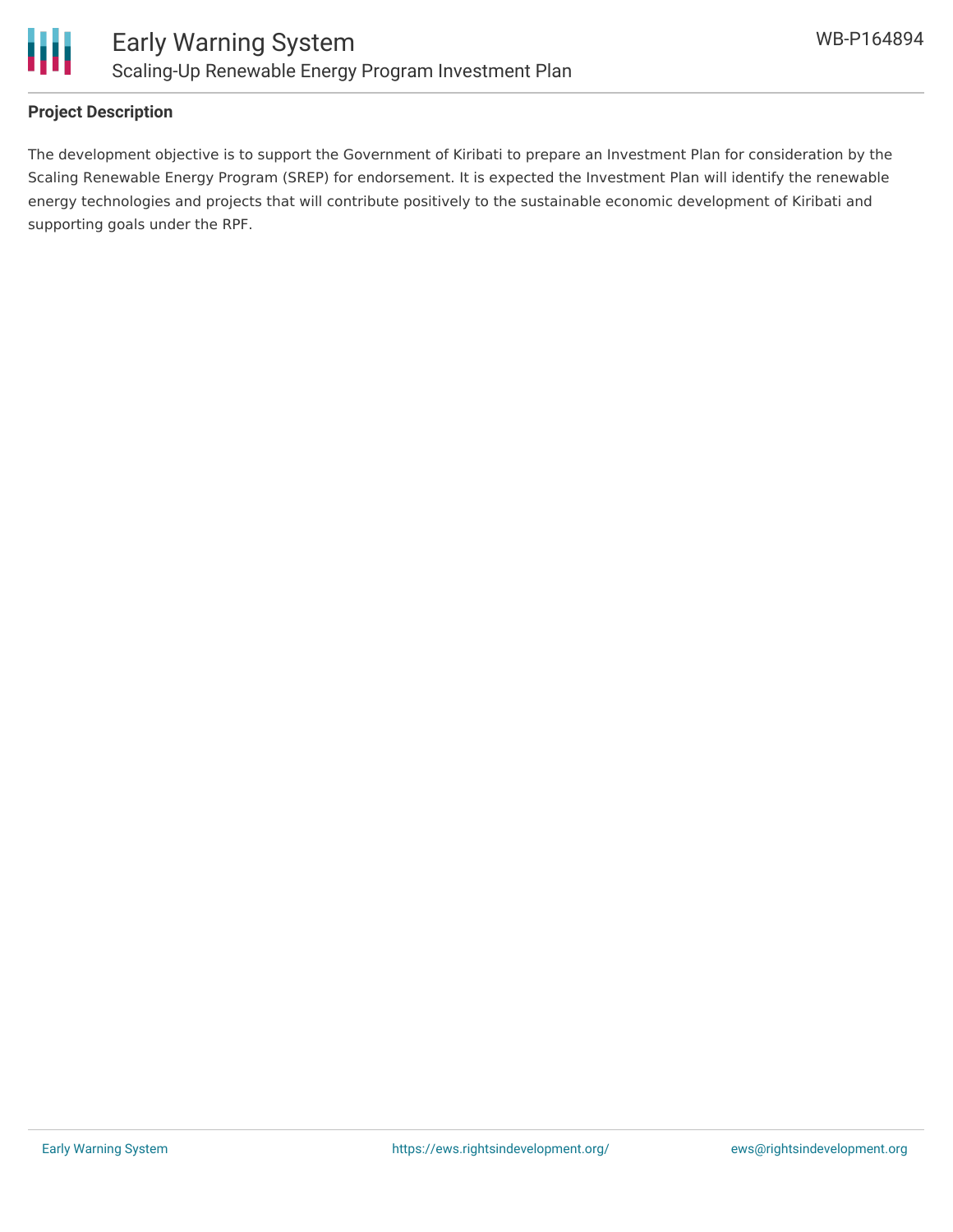

#### **Investment Description**

World Bank (WB)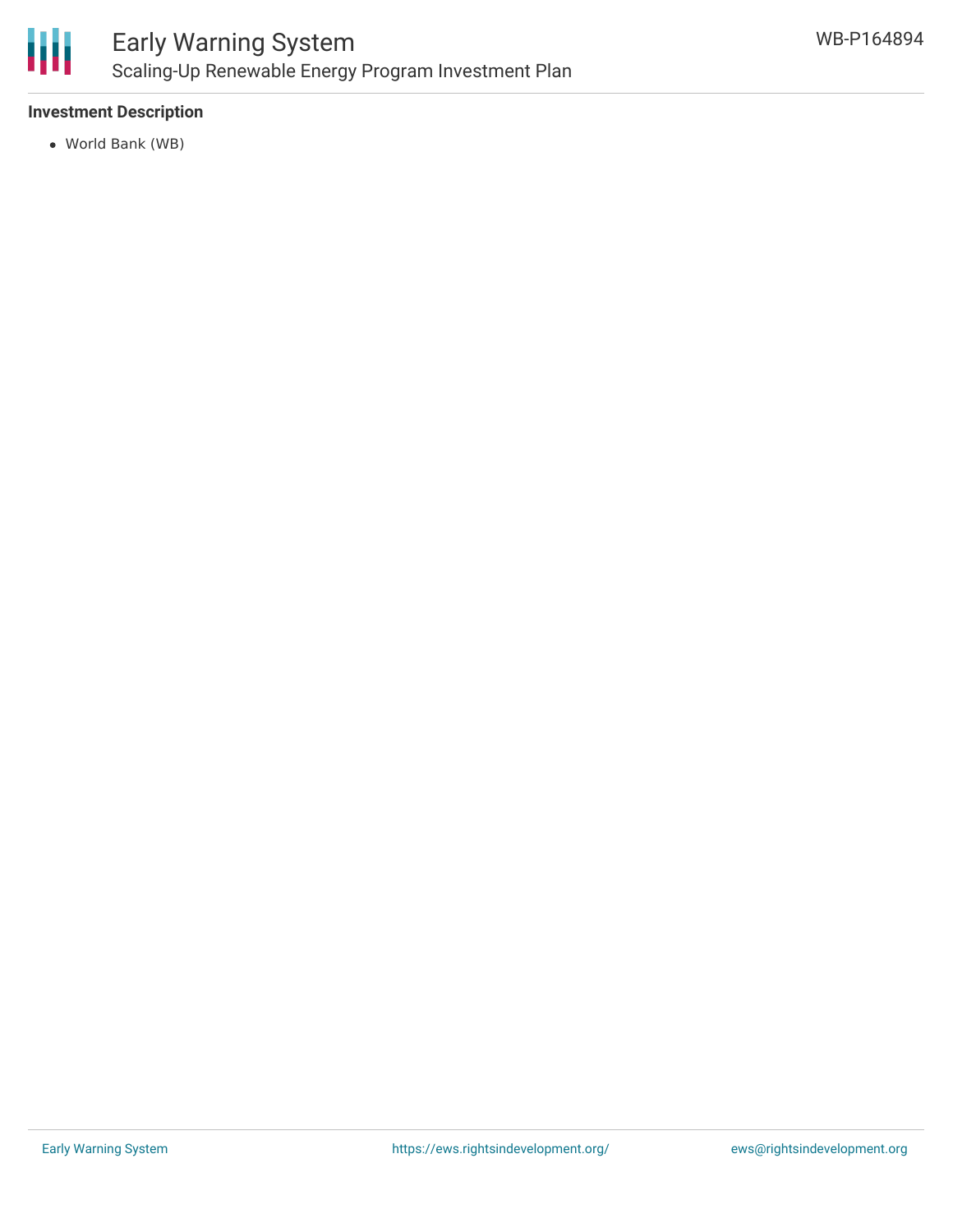

### **Contact Information**

Team Leader: Kamleshwar Prasad Khelawan Senior Energy Specialist Telephone No.: 61292356573 Email Address: kkhelawan@worldbank.org

Benjamin Tokataake Secretary, Ministry of Public Works and Utilities Telephone No.: 68626142 Email Address: secret@mpwu.gov.ki

Tukabu Tauati Secretary, Ministry of Finance and Economic Development Telephone No.: 68626142 Email Address: secret@mfep.gov.ki

#### ACCOUNTABILITY MECHANISM OF WORLD BANK

The World Bank Inspection Panel is the independent complaint mechanism and fact-finding body for people who believe they are likely to be, or have been, adversely affected by a World Bank-financed project. If you submit a complaint to the Inspection Panel, they may investigate to assess whether the World Bank is following its own policies and procedures for preventing harm to people or the environment. You can contact the Inspection Panel or submit a complaint by emailing ipanel@worldbank.org. You can learn more about the Inspection Panel and how to file a complaint at: http://ewebapps.worldbank.org/apps/ip/Pages/Home.aspx.